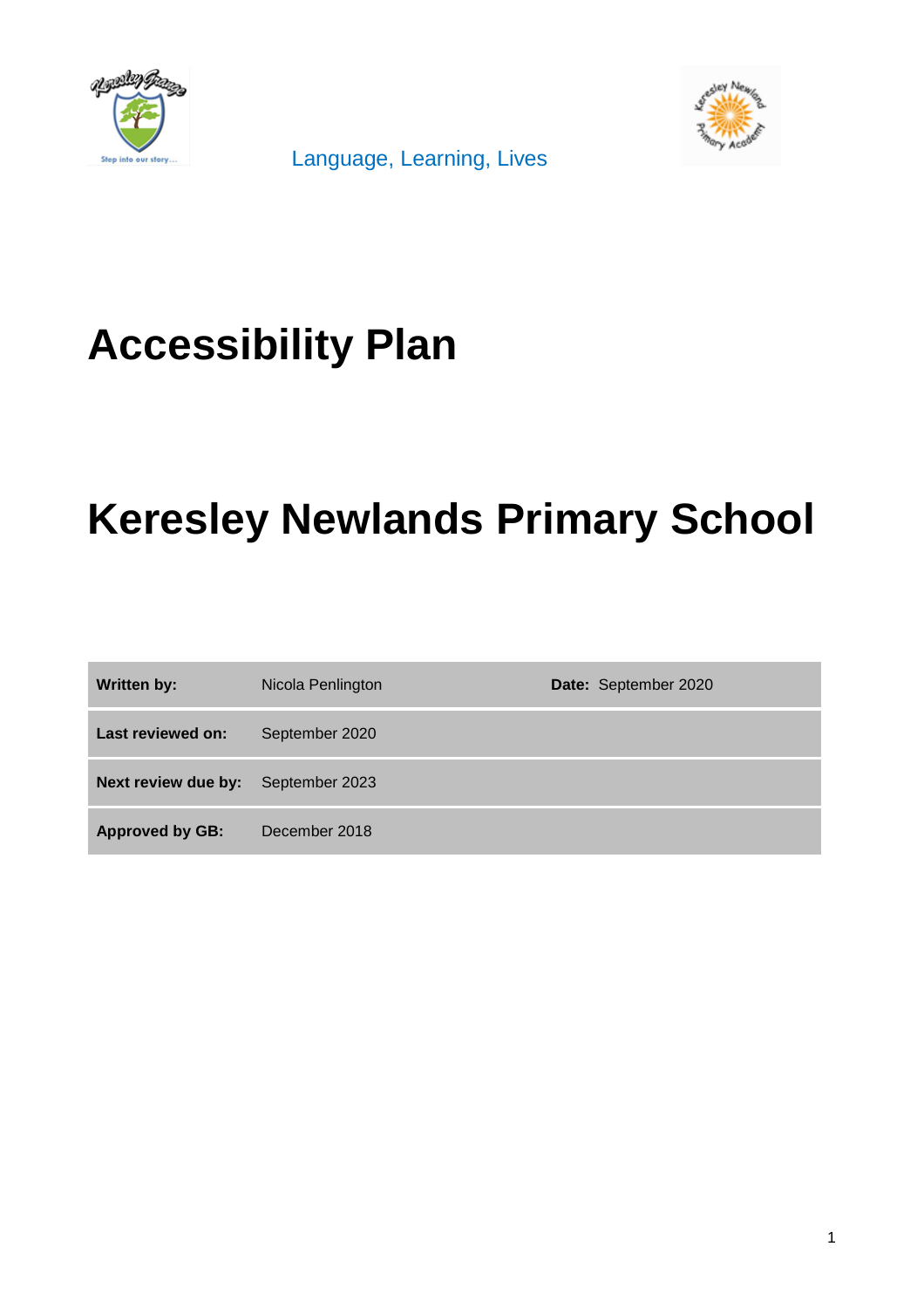### **Contents**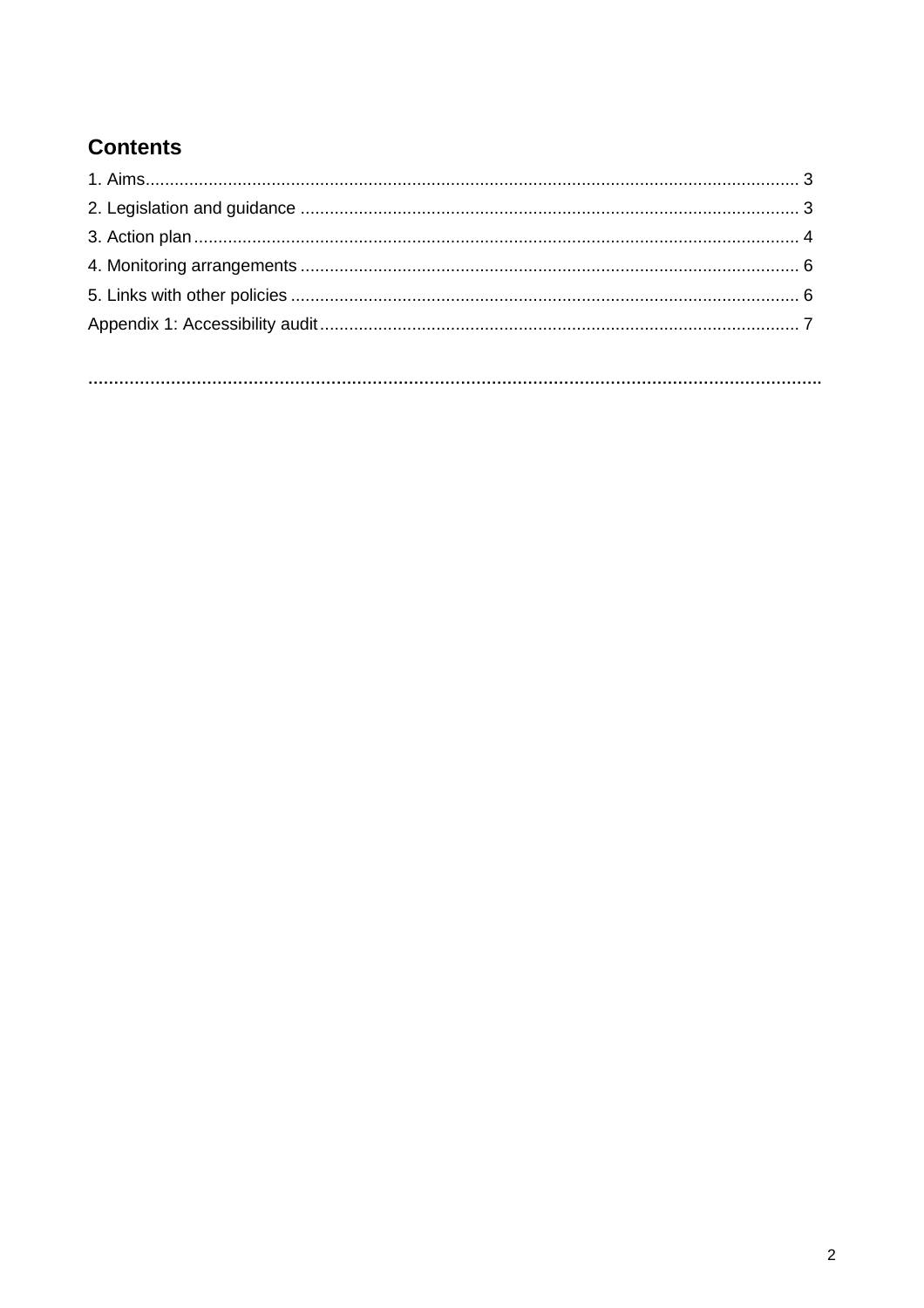#### **1. Aims**

Schools are required under the Equality Act 2010 to have an accessibility plan. The purpose of the plan is to:

- Increase the extent to which disabled pupils can participate in the curriculum
- Improve the physical environment of the school to enable disabled pupils to take better advantage of education, benefits, facilities and services provided
- Improve the availability of accessible information to disabled pupils

Our school aims to treat all its pupils fairly and with respect. This involves providing access and opportunities for all pupils without discrimination of any kind.

The plan will be made available online on the school website, and paper copies are available upon request.

Our school is also committed to ensuring staff are trained in equality issues with reference to the Equality Act 2010, including understanding disability issues.

The school supports any available partnerships to develop and implement the plan, specifically as part of The Futures Trust.

Our school's complaints procedure covers the accessibility plan. If you have any concerns relating to accessibility in school, this procedure sets out the process for raising these concerns.

#### **2. Legislation and guidance**

This document meets the requirements of [schedule 10 of the Equality Act 2010](http://www.legislation.gov.uk/ukpga/2010/15/schedule/10) and the Department for Education (DfE) [guidance for schools on the Equality Act 2010.](https://www.gov.uk/government/publications/equality-act-2010-advice-for-schools)

The Equality Act 2010 defines an individual as disabled if he or she has a physical or mental impairment that has a 'substantial' and 'long-term' adverse effect on his or her ability to undertake normal day to day activities.

Under the [Special Educational Needs and Disability \(SEND\) Code of Practice,](https://www.gov.uk/government/publications/send-code-of-practice-0-to-25) 'long-term' is defined as 'a year or more' and 'substantial' is defined as 'more than minor or trivial'. The definition includes sensory impairments such as those affecting sight or hearing, and long-term health conditions such as asthma, diabetes, epilepsy and cancer.

Schools are required to make 'reasonable adjustments' for pupils with disabilities under the Equality Act 2010, to alleviate any substantial disadvantage that a disabled pupil faces in comparison with non-disabled pupils. This can include, for example, the provision of an auxiliary aid or adjustments to premises.

This policy complies with our funding agreement and articles of association.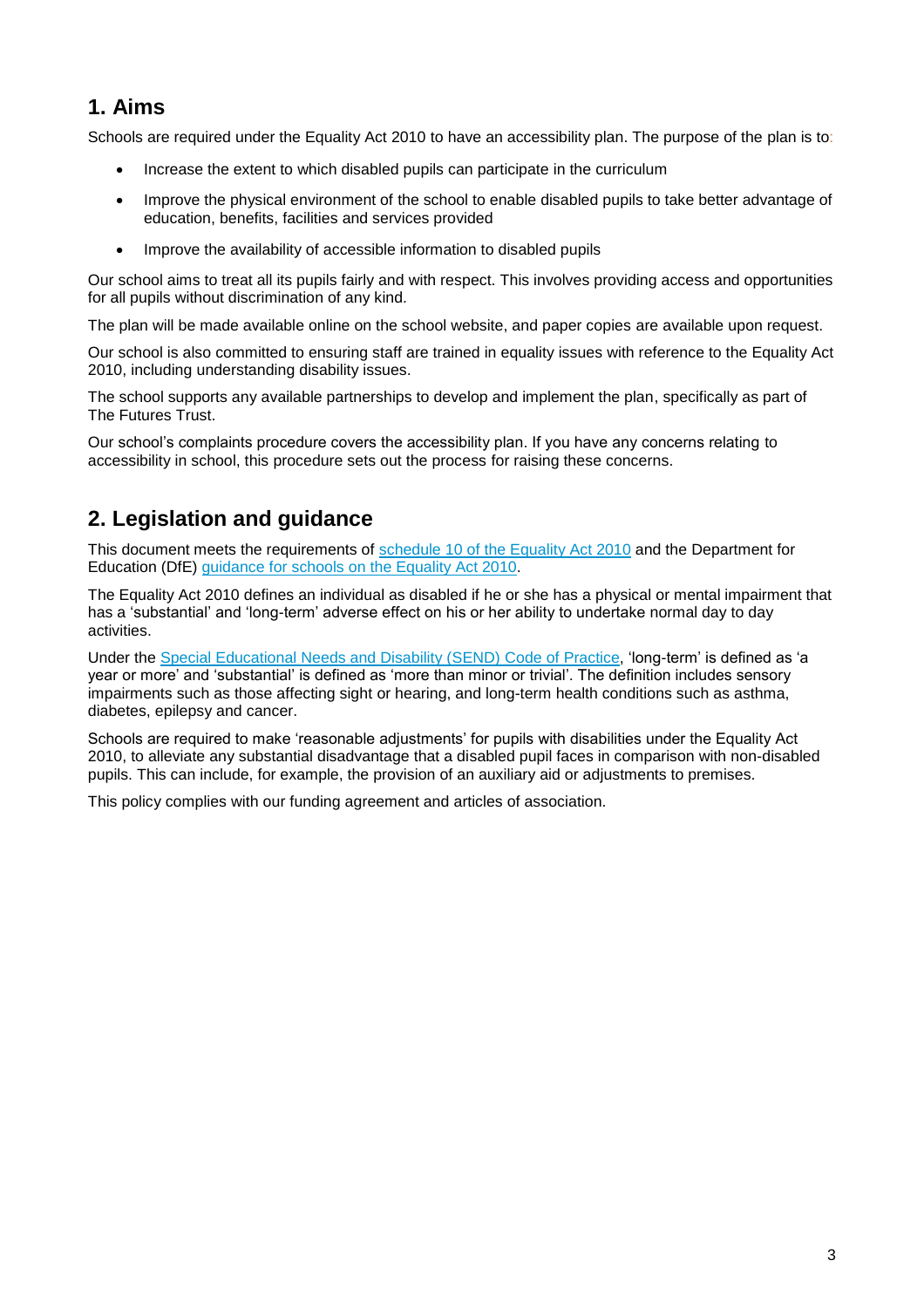### **3. Action plan**

This action plan sets out the aims of our accessibility plan in accordance with the Equality Act 2010.

| Aim                                                                      | <b>Current good practice</b>                                                                                                                                                                                                                                                                                                                                                                                                                                                                                                                                                   | <b>Objectives</b>                                                                                                                                                                            | Actions to be taken                                                                                                                                                                                                                                                                                                                                                                                                                                                                                                                                                                                            | <b>Person</b><br>responsible | Date to<br>complete<br>actions<br>by | Success criteria                                                                                                                                                          |
|--------------------------------------------------------------------------|--------------------------------------------------------------------------------------------------------------------------------------------------------------------------------------------------------------------------------------------------------------------------------------------------------------------------------------------------------------------------------------------------------------------------------------------------------------------------------------------------------------------------------------------------------------------------------|----------------------------------------------------------------------------------------------------------------------------------------------------------------------------------------------|----------------------------------------------------------------------------------------------------------------------------------------------------------------------------------------------------------------------------------------------------------------------------------------------------------------------------------------------------------------------------------------------------------------------------------------------------------------------------------------------------------------------------------------------------------------------------------------------------------------|------------------------------|--------------------------------------|---------------------------------------------------------------------------------------------------------------------------------------------------------------------------|
| Increase access to<br>the curriculum for<br>pupils with a<br>disability. | We provide:<br>Our school offers a differentiated<br>curriculum for all pupils, including<br>quality first teaching.<br>We use resources tailored to the<br>needs of pupils who require<br>support to access the curriculum.<br>Curriculum resources include<br>examples of people with<br>disabilities.<br>Curriculum progress is tracked for<br>all pupils, including those with a<br>disability.<br>Targets are set effectively and are<br>appropriate for pupils with<br>additional needs.<br>The curriculum is reviewed to<br>ensure it meets the needs of all<br>pupils. | Ensure children with<br>additional needs make<br>as much progress as<br>similar children<br>nationally.<br>For children to develop<br>a wide vocabulary,<br>including high utility<br>words. | Termly meetings to review<br>progress of children with<br>additional needs, and the school<br>offer.<br>Termly meeting with EP,<br>SEMHL, CIASS.<br>SENDCo advice for teachers.<br>Personalised plans in place,<br>including My Support Plans.<br>Packs of information for children<br>and families.<br>Staff CPD - Emotion Coaching,<br>Dyslexia,<br>Personalised interventions as<br>required in place and evaluated.<br>Resources purchased as<br>required/suggested.<br>Speech and Language advice<br>followed.<br>Trips and visits assessed for<br>accessibility to ensure all<br>children can take part. | NP/ID                        | Ongoing                              | All children have<br>resources to enable<br>them to access the<br>curriculum effectively.<br>Children make<br>progress as in line with<br>similar children<br>nationally. |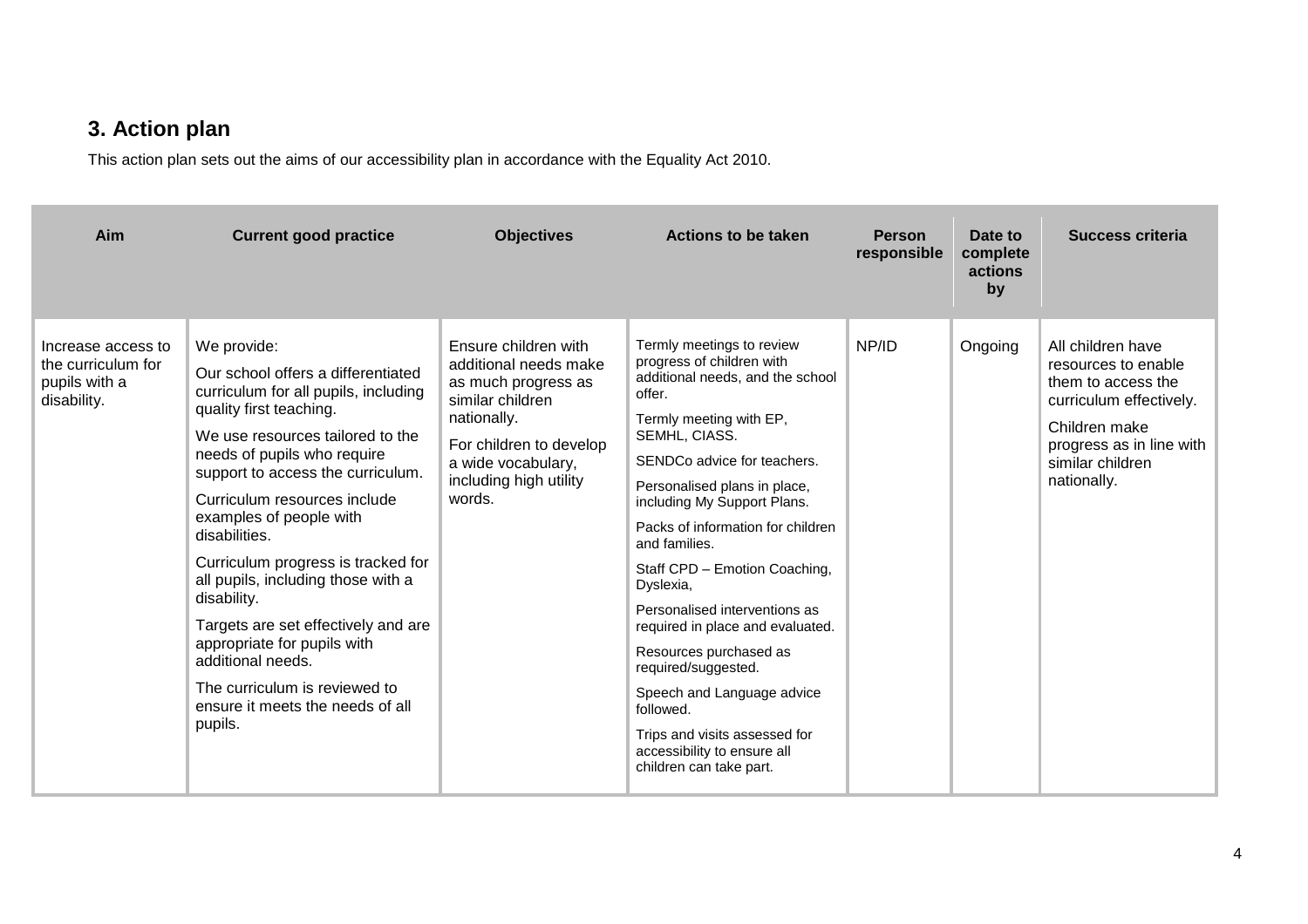| Improve and<br>maintain access to<br>the physical<br>environment            | Explain your school's approach<br>here.<br>The environment is adapted to the<br>needs of pupils as required.<br>This includes:<br>Disabled parking bays<br>Disabled toilets and<br>changing facilities<br>Disabled changing table                                                                | For all children to<br>access all areas of the<br>school site. | Maintain site and review and<br>adjust as required.<br><b>Respect Ambassadors</b><br>review the site for concerns.                                                  | NP/CA/JA | Ongoing | Children access all<br>areas of school site.              |
|-----------------------------------------------------------------------------|--------------------------------------------------------------------------------------------------------------------------------------------------------------------------------------------------------------------------------------------------------------------------------------------------|----------------------------------------------------------------|---------------------------------------------------------------------------------------------------------------------------------------------------------------------|----------|---------|-----------------------------------------------------------|
| Improve the<br>delivery of<br>information to<br>pupils with a<br>disability | Explain your school's approach<br>here.<br>Our school uses a range of<br>communication methods to<br>ensure information is accessible.<br>This includes:<br>Internal signage<br>Large print resources<br><b>Braille</b><br>Pictorial or symbolic<br>representations<br>Coloured paper - Dyslexia | For all children and<br>families to access all<br>information, | Continued advice from<br>SEMHL.<br>Provide information in<br>appropriate formats if<br>required.<br>Provide children with<br>overlays and clouted writing<br>paper. | NP/JA    | Ongoing | Children and families<br>are able to access<br>resources. |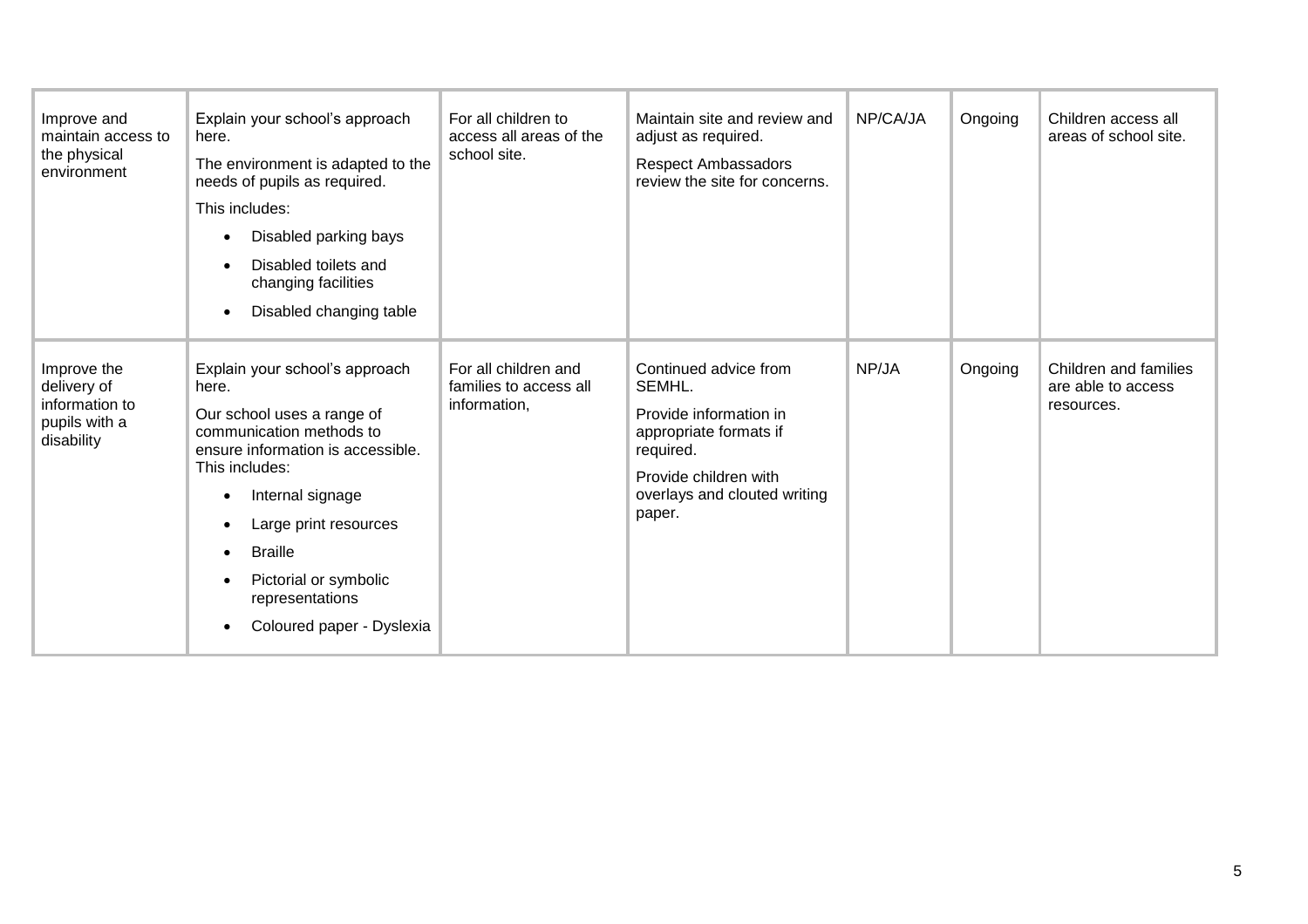#### **4. Monitoring arrangements**

This document will be reviewed every **3** years, but may be reviewed and updated more frequently if necessary.

It will be approved by Nicola Penlington in consultation with the GB.

#### **5. Links with other policies**

This accessibility plan is linked to the following policies and documents:

- Health and safety policy
- Equality information and objectives statement for publication
- Special educational needs (SEN) information report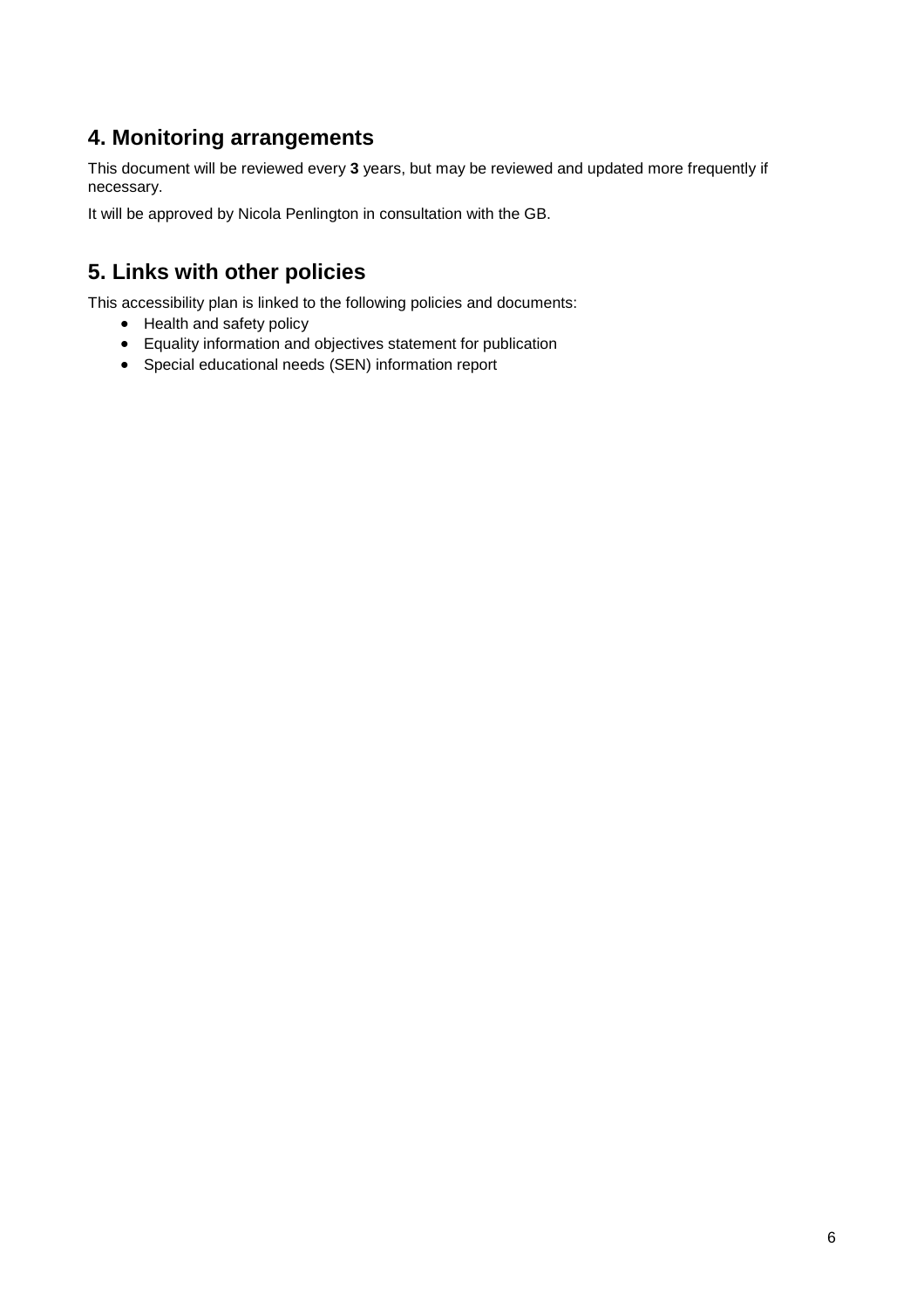## **Appendix 1: Accessibility audit**

| <b>Feature</b>          | <b>Description</b>                                                                                                                               | <b>Actions to be taken</b>                                                                         | <b>Person</b><br>responsible | <b>Completed</b> |
|-------------------------|--------------------------------------------------------------------------------------------------------------------------------------------------|----------------------------------------------------------------------------------------------------|------------------------------|------------------|
| Number of storeys       | $\mathbf{1}$                                                                                                                                     |                                                                                                    |                              |                  |
| Entrances               | Entrances are clearly marked and<br>have a flat surface.<br>There are some tree root<br>concerns.                                                | Advice has been taken regarding trees and there is<br>appropriate paint to highlight trip hazards. | <b>GB</b>                    |                  |
| <b>Toilets</b>          | There is one disabled toilet for an<br>adult and one for a child                                                                                 | Disabled child's toilet, to be considered as part of toilet<br>refurbishments.                     | <b>GB</b>                    |                  |
| Reception area          | Leaflets available.<br>Wide space.                                                                                                               | Ensure that all families know that alternative formats can<br>be requested for documents.          | Office.                      |                  |
| Hall                    | No access from mezzanine to<br>classrooms                                                                                                        | Considering changing stairs to ramp in hall                                                        | <b>GB</b>                    |                  |
| Emergency escape routes | These are generally wide and<br>clear, and well lit.<br>Regular emergency drills ensure<br>all know what to do.<br>PEEPS are in place to support | Maintain and keep clear.<br>Review PEEPs annually.                                                 | JA/CA                        |                  |